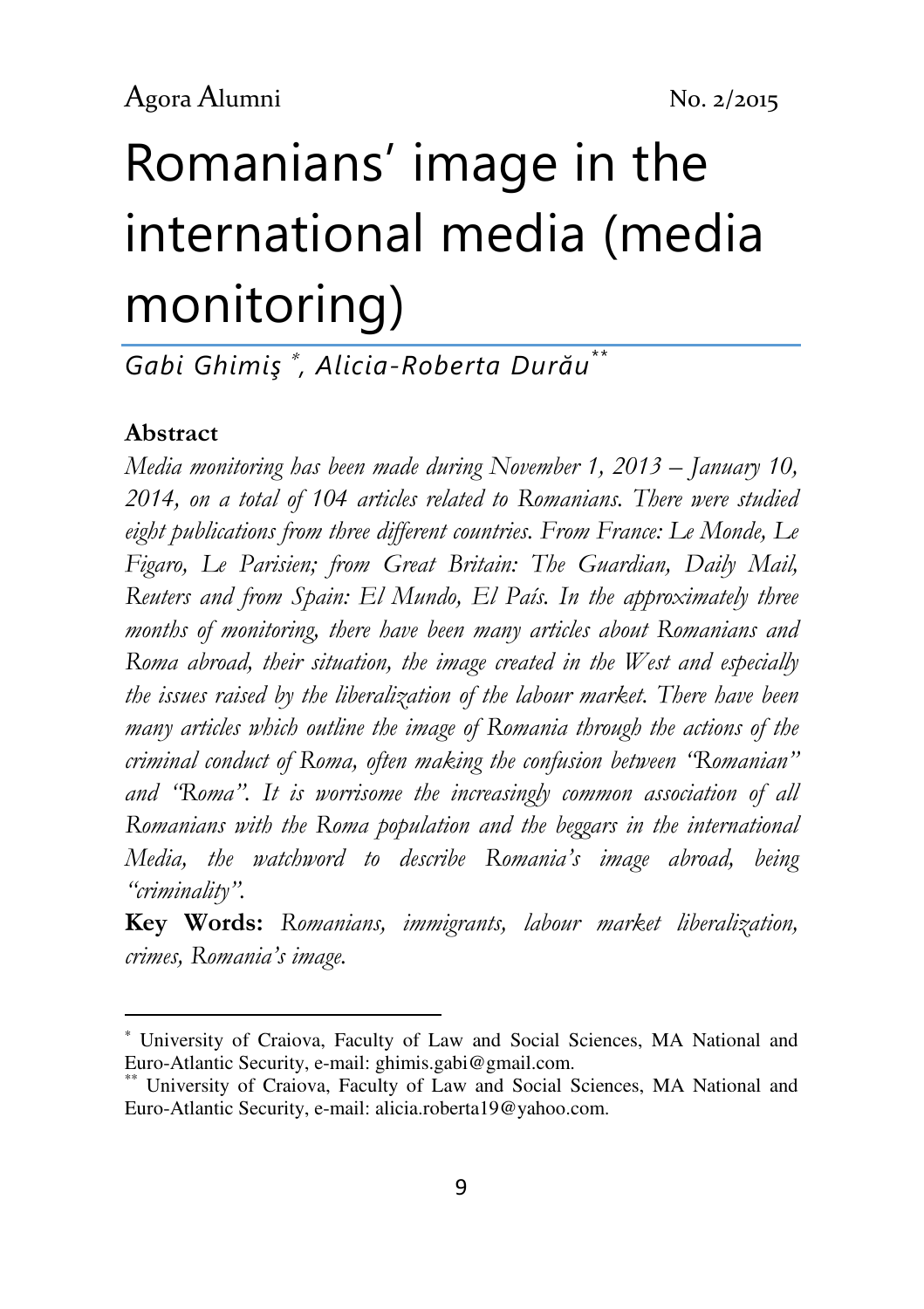# Agora Alumni No. 2/2015 France:

Between November 1st 2013 and January 10th 2014 we have been monitoring three newspapers from France and found the next articles about Romanians and our country as a central subject, on different topics.



In the French daily "Le Monde", between the articles in which the Romanians are the main subject, there are prevailed the subjects on labour market liberalization, framed on "Society" section.

The journalists of "Le Monde", although they are trying to show an objective opinion on labour market liberalization for Romanians and Bulgarians, beginning from January 1st 2014, they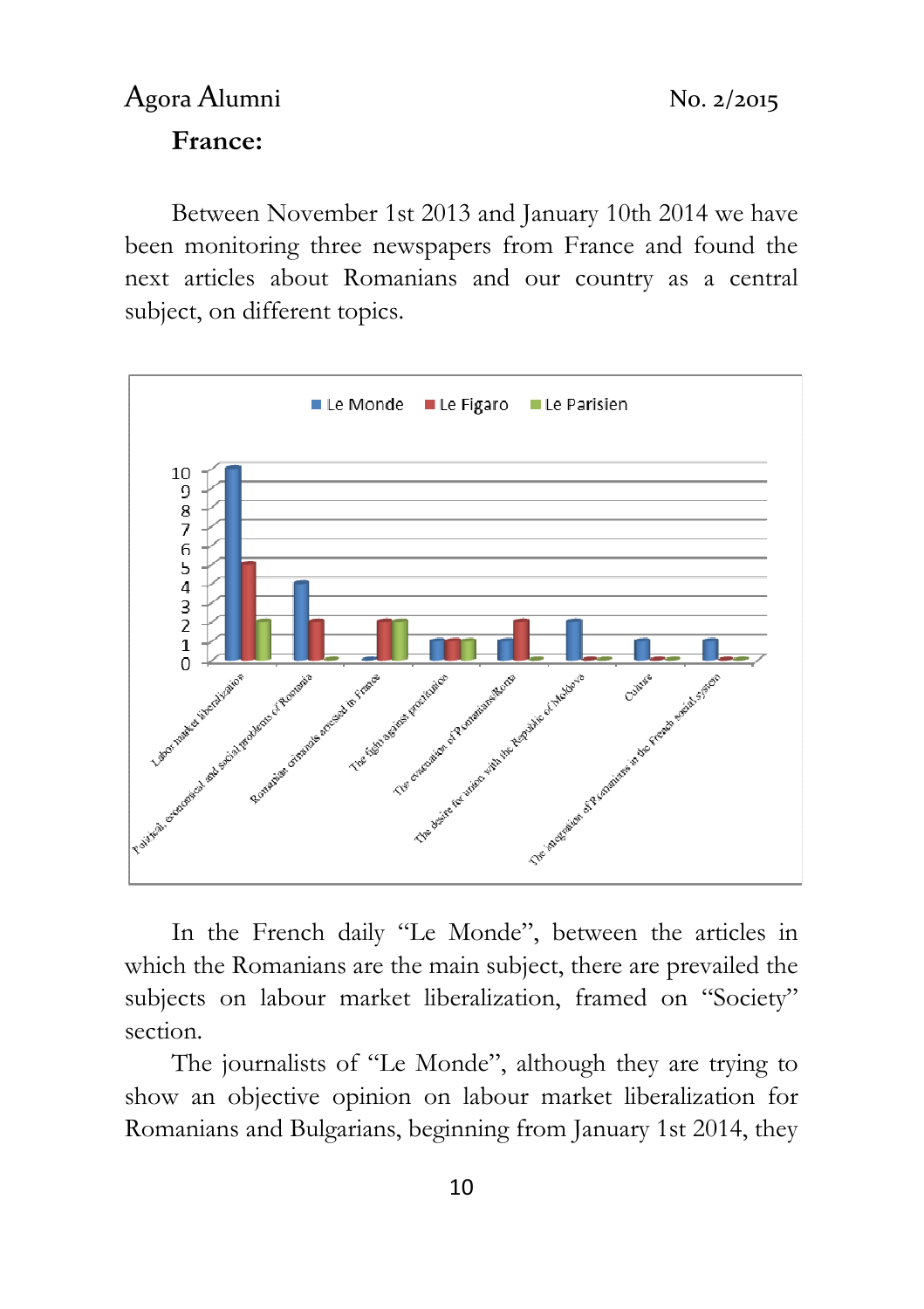are losing their objectivity, hardly criticizing this measure and anticipating the wave of immigrants coming from East which will unbalance the developed West economy.

There is also a journalist (Dominique Gallois) who is optimistic about the wave of immigrants that will arrive beginning with January 1st 2014, suggesting since the title that the workers from the East are like "a breath of fresh air for the construction companies".

Concerning the topic of political, economic and social problems of Romania, there are treated briefly and very objective issues like: the fight against corruption, still present in the Romanian institutions, the issue of shale gas and everything related to the problem of Roşia Montană. Another issue is the "Romanian failure" in the attempt to integrate the Roma minority into society.

Also, in "Le Monde", we found some articles related to Romanian criminals arrested in France and our country's name is often associated to the fight against prostitution, which outlines a negative image of Romania, perhaps due to the lack of reaction from Romanian authorities.

The articles that bring a negative image of our country are those related to the eviction of Roma from the streets of Paris. In the title is used the word "Roma", but in the content of the article they are called "Romanians". So, here is made the confusion between a minority and a nation, associating the Romanian people with Roma ethnics.

The articles about culture have a smaller percentage (with topics related to Nadia Comăneci or the Romanian cinematography, with reference to Cristian Mungiu's film "Beyond the Hills") and articles on the integration of Romanians in the French social system, particularly in the health and health insurance system, paid by the French State, or the desire of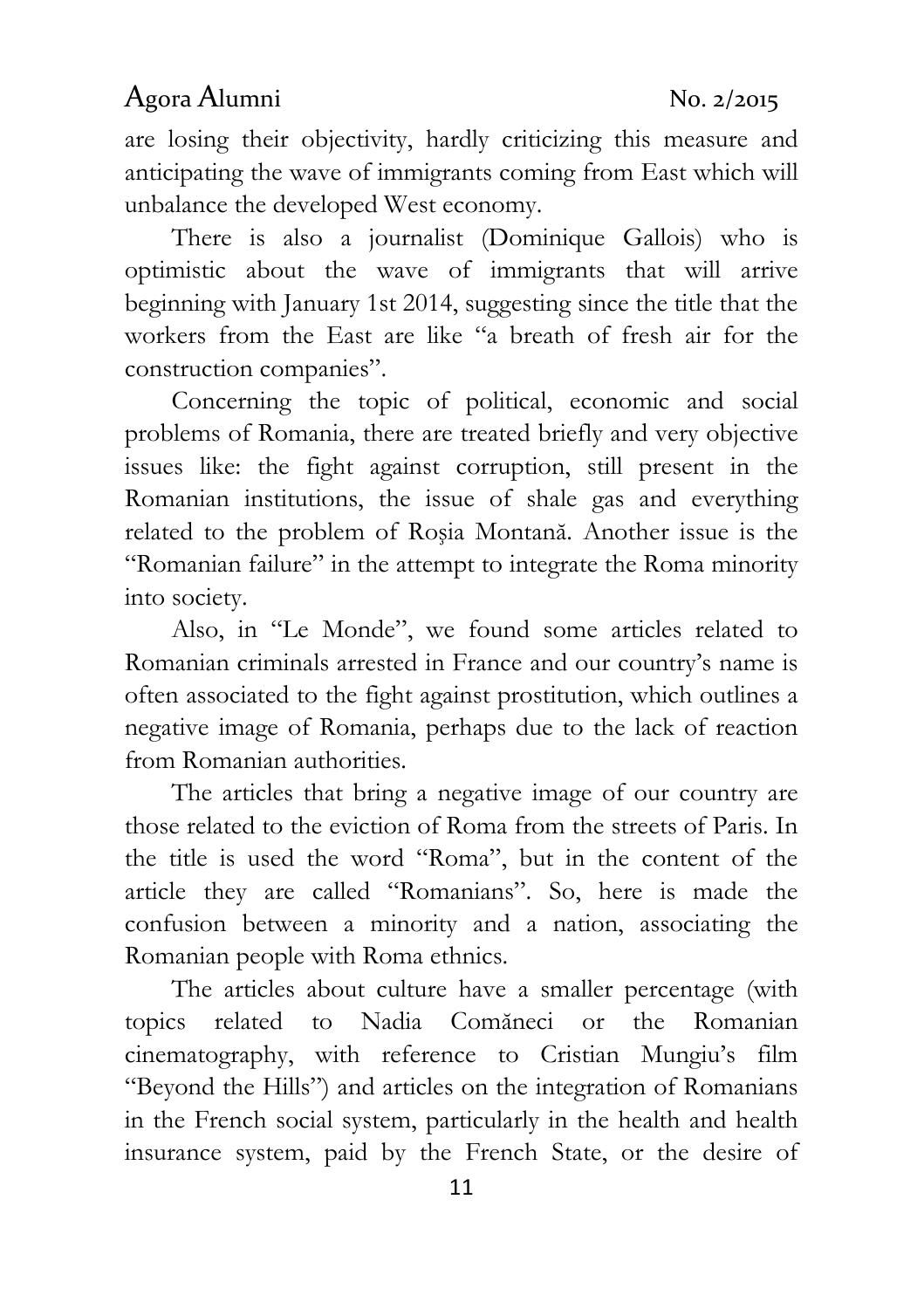restoring the Romanian territory by the union with the Republic of Moldova.

In "Le Figaro" we found fewer articles on the subject of Romanians, and as in "Le Monde", there are dominating the ones on labour market liberalization.

On this issue, it highlights the reactions and worries of Germany and Great Britain across the wave of immigrants from Eastern Europe and also the fact that France predicted the situation created on 1 January 2014, with the liberalization of the labour market for Romanians and Bulgarians.

The journalists are dealing with this subject with objectivity, and the same goes for the issues related to social and political problems of Romania. There are treated subjects as the replacement of ministers, the quarrel of the Minister of Culture with Crin Antonescu and the precarious situation of the Romanian health system, hospitals and their lack of basic drugs.

When it comes to eviction of Roma population, the problem of prostitution or Romanian criminals arrested, things are getting a more personal interpretation and the articles lose their objectivity. A good example in this case is an article published on 02.12.2013, entitled: "Romanians on the knees: incidents during deportations". This author, like other journalists of the newspaper "Le Figaro", describing the events that occurred during the evacuation of Roma, fails to stipulate that the people involved in that action are Roma ethnical, calling them Romanians and making again confusion between Roma and Romanians.

And the third newspaper monitored, "Le Parisien", although it published fewer articles about Romanians (perhaps because it is a local newspaper), has like dominant theme the labour market liberalization.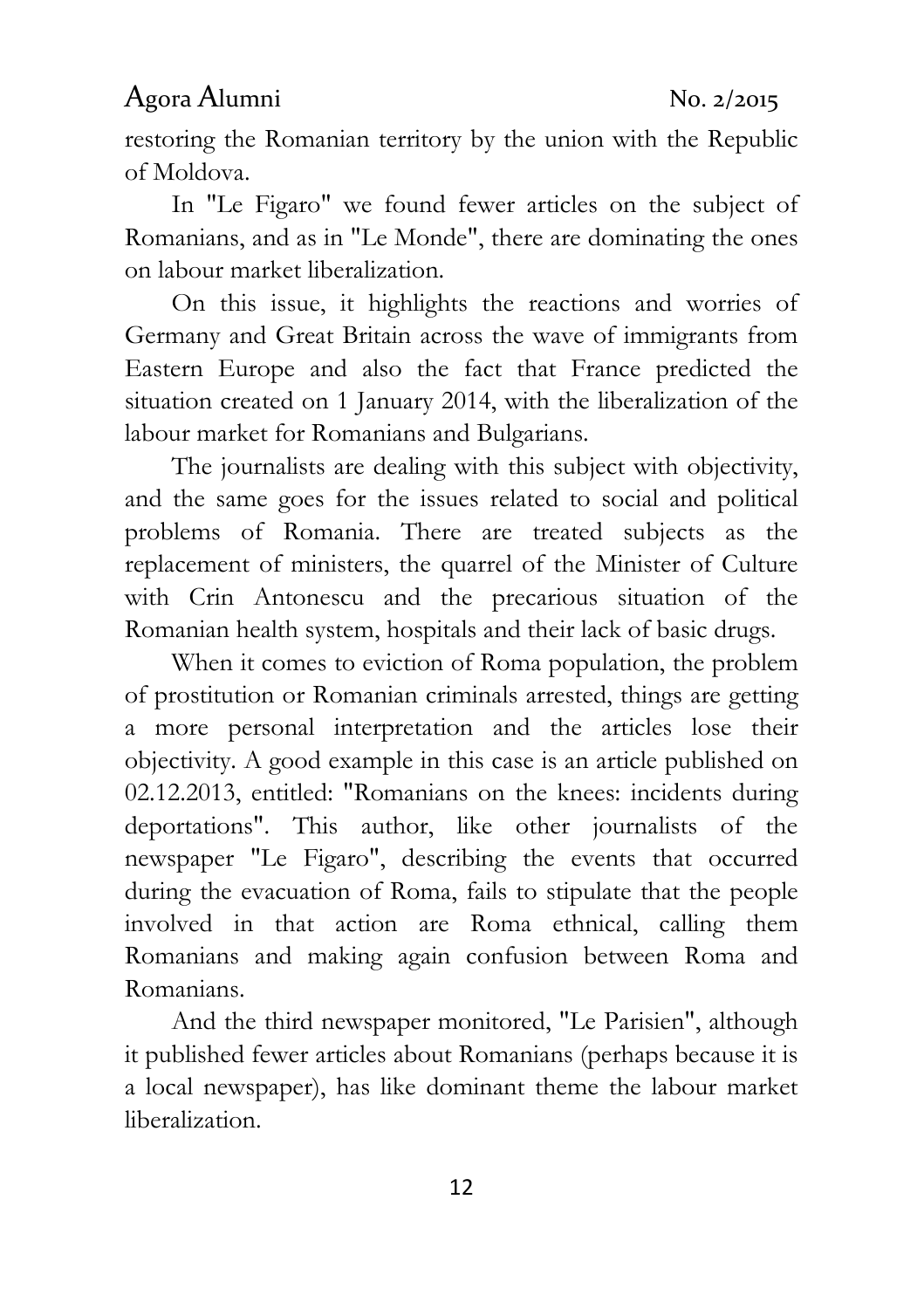Unlike the others, the journalists of "Le Parisien", deal with this topic briefly and objectively, somehow concluding that the labour market liberalization is a benefit for the countries that receive immigrants by greater contributions to the state system and note that the first negative reaction to this measure is increasing the crime rate.

Among the topics found in "Le Parisien", there are also those of Romanian criminals arrested in France, specifying only that they have Romanian nationality and the subject of prostitution associated with the name of Romania.

An article that caught our attention was published on 10.01.2014 in "Le Monde", entitled: "A l'ouest, jeune home!" (Go west young man!), Which, starting from a quote of Horace Greeley, a famous American journalist ("Go West, young man, go west and grow up with the country"), seeks to justify the westward migration of Romanians. The article presents in detail the situation in Romania, as well as the young people's impossibility to find a decent job in their own country. This explains the fact that young people are encouraged by their own system to emigrate and search a better paid job and a better life.

Another article, framed in the "Culture" section of "Le Monde", published on 01.09.2014, entitled: "Nadia en équilibre. « La Petite Communiste qui ne souriait jamais », de Lola Lafon", brings to the fore the launch of Lola Lafon's book, about the life of Nadia Comăneci.

The article is a presentation of the book and also remembers the difficult times that the little gymnast lived under communism, who debuted in 1976 at the Olympic Games in Montreal, at just 14-year-old.

Although the article is surprising for the French media, bringing in light and complimenting a Romanian girl, however the author, does not give the offensive style that the French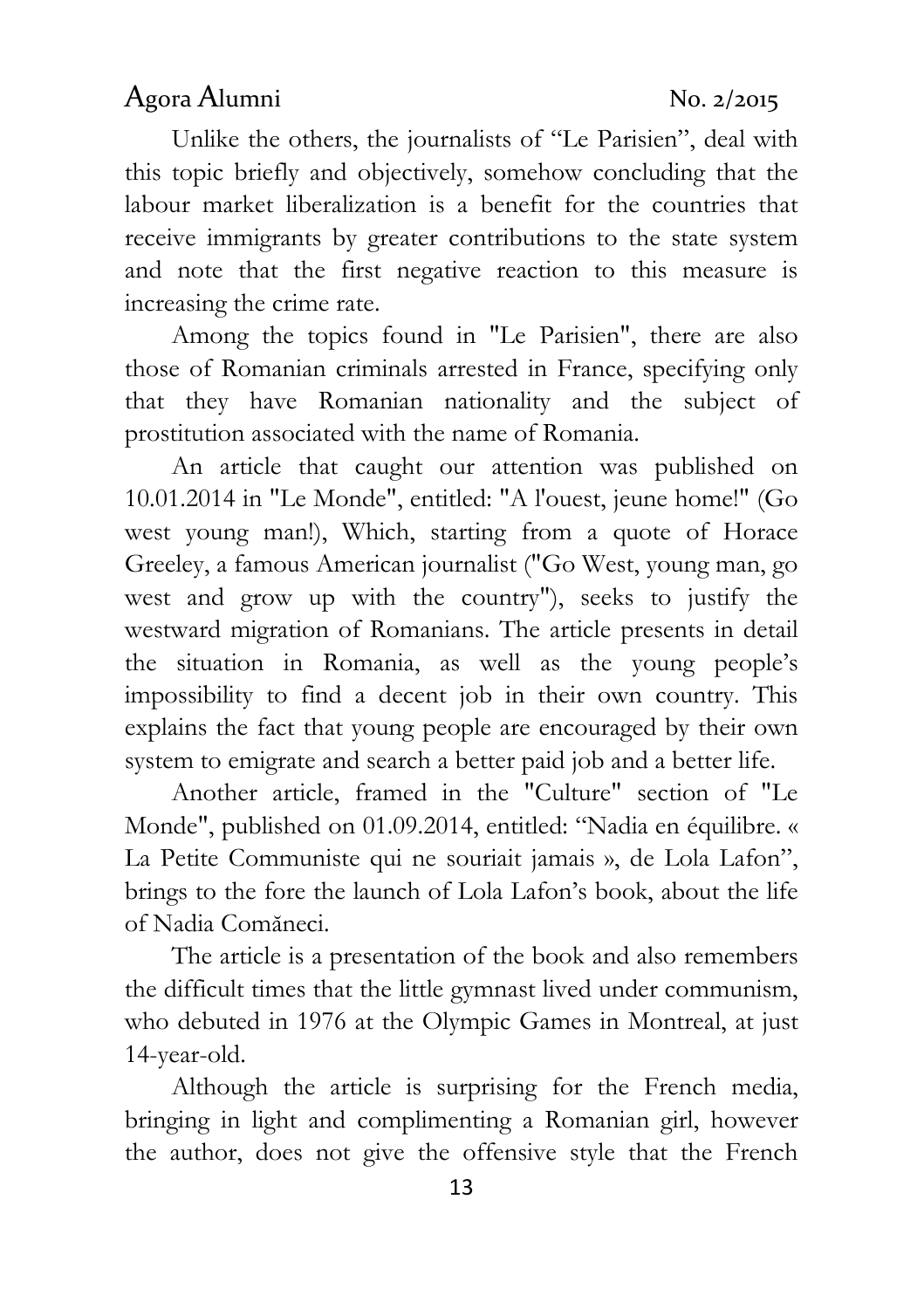journalists have against Romanians and ends his article in an ironic note: "Nul n'aurait pensé qu'elle pouvait habiter ce robot communiste de 40 kilos, mascotte de son pays, jusqu'à sa fuite aux Etats-Unis, en 1989". (Nobody would have thought what could live with that communist robot of 40 kilograms, the mascot of her country, until she fled the United States, in 1989).

### Great Britain:

Between November 1st 2013 and January 10th 2014, we have monitored three newspapers from Great Britain, where we found the following articles related to Romanians and our country as central topic on different themes:



Regarding the articles about immigration, the journalists from "The Guardian" seem to have an objective position with articles presenting the testimonies of Romanians who are already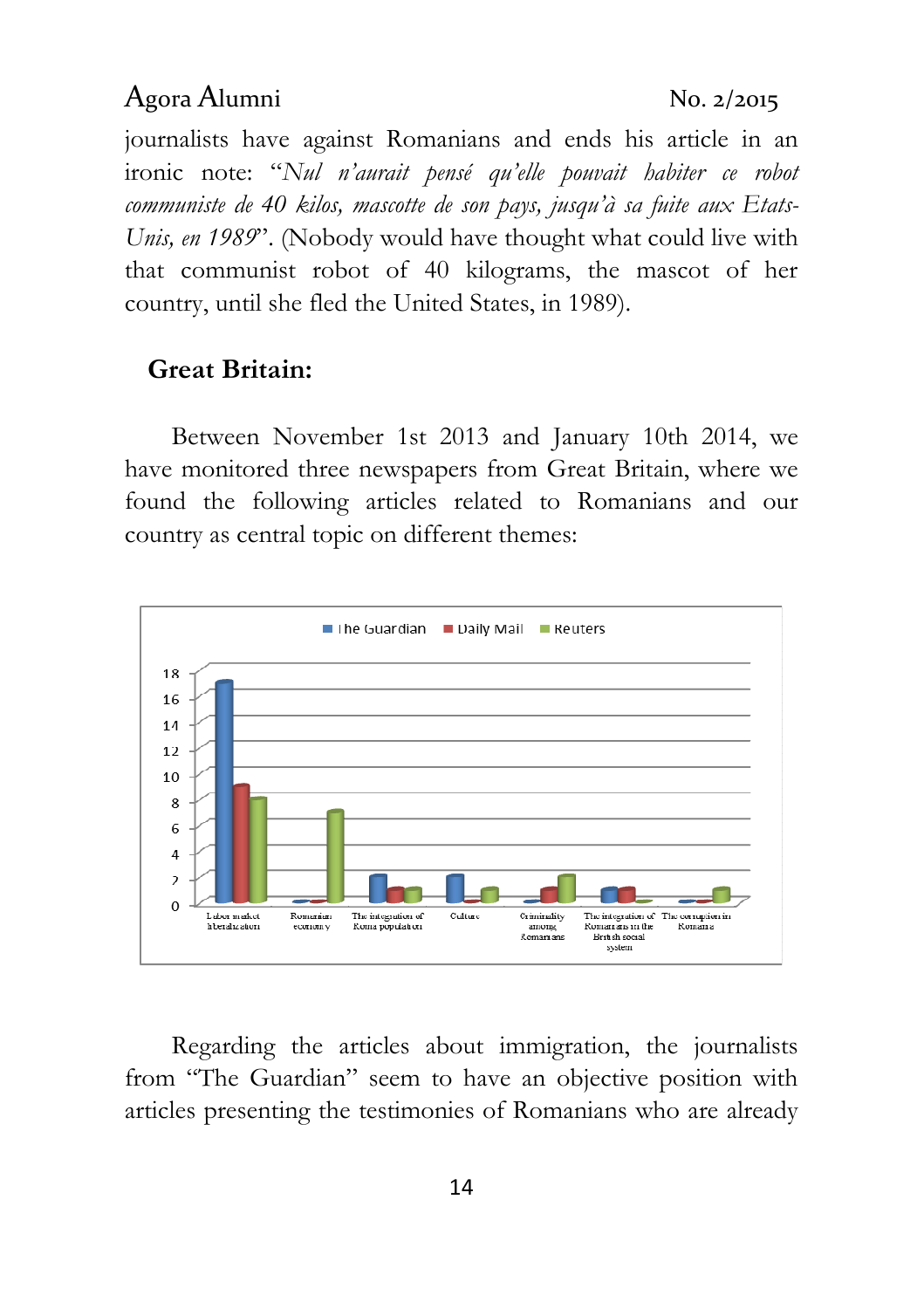established in the UK, who have stable jobs, pay taxes and do not feel discriminated by the British.

"The Guardian" estimated a new wave of Romanian immigrants since 1 January 2014 when the Romanians had the same rights as British citizens to work freely, publishing articles with statistics on the number of Romanians who will "invade" the UK. There were also found articles on the position of the Prime Minister and other politicians, David Cameron being put under increasing pressure from his own party to take action as a result of fears that the full access to the labour market in the UK would lead to a wave of immigration mass.

An article that caught our attention was published by "The Guardian" on 30.12.2013, with a pretty impressive title "Thousands of Romanian children stay at home while parents work abroad", related to the children left home, while their parents are working abroad. It is a shocking article which outlines the situation of the children left behind, to what extent they are affected by the absence of their parents, testimonies of the parents who left Romania which are restricted to a single common point "they have left the country for a higher salary, for the good of the children, tired of the situation in Romania" not considering how children are affected after their departure; and testimonies of the children who say "Mom and Dad are not beside me, they left for a better life ", while they have remained with their grandparents. There is presented a huge number of children left at home, which figures only on paper, but in reality it is higher.

A cue ball for Romania was the article published on 31.12.2013 in "The Guardian" when the editor, intrigued by all the talks of Romanians wave arriving from 1 January 2014 as all British media predicted, challenged Romanians in Great Britain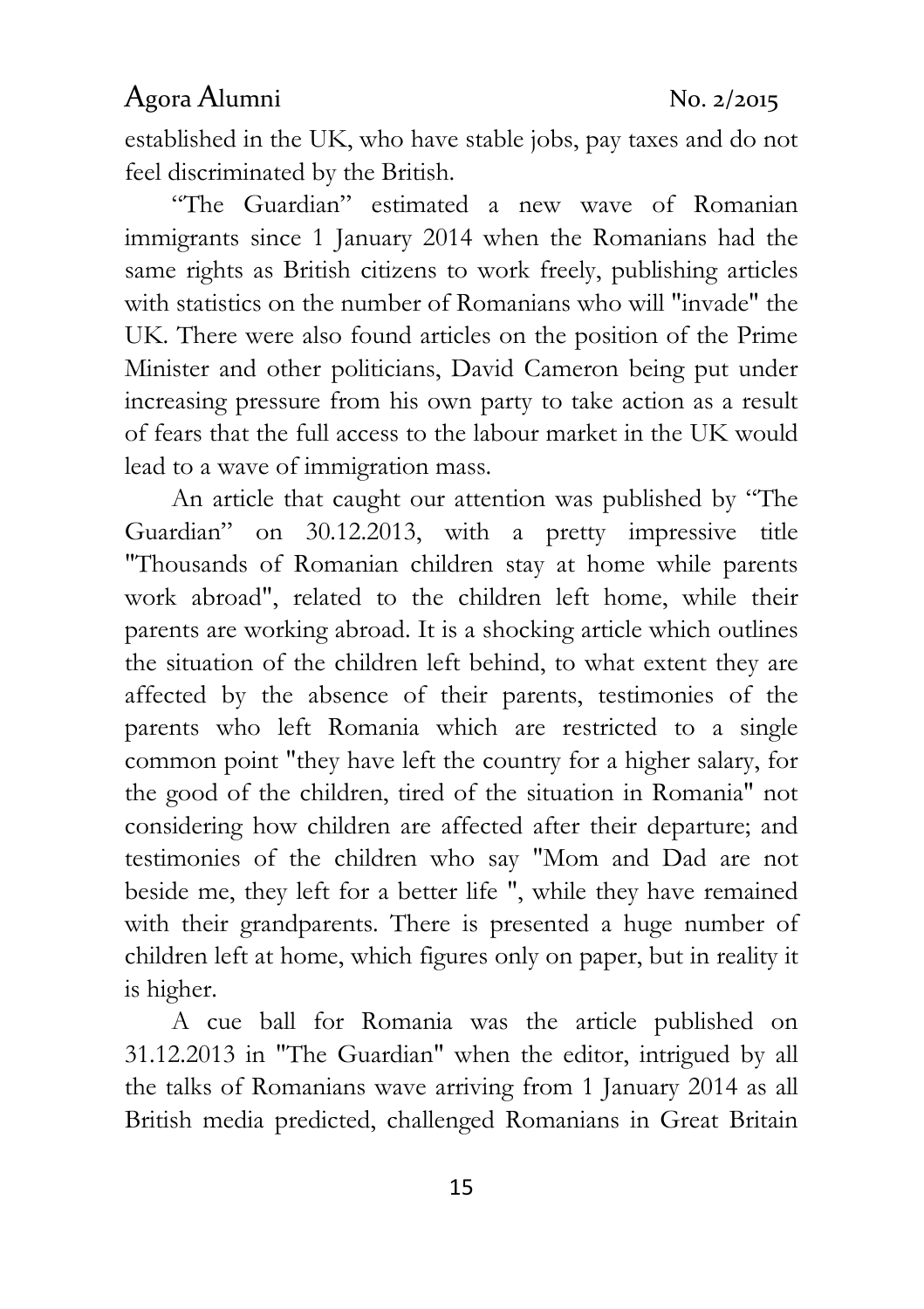and elsewhere to send pictures of all the beautiful places in Romania and perspectives about their own country.

With the liberalization of the labour market for Romanians and Bulgarians there appeared more and more articles related to immigration and its consequences. "Daily Mail" is no exception and published several articles with statistics, showing the number of Romanians and Bulgarians who were expected in the UK.

Daily Mail presents, in several articles, information and statistics on homeless people on the streets of London, where they don't distinguish between Romanian and Roma; statistics showing that one of 10 homeless is Romanian or Bulgarian.

What particularly caught our attention was that, in the title appeared the word "Romanians", and in the article there were pictures of Roma and appeared the word "Gypsies".

Articles on the number of Romanians arrested in London for various crimes, particularly related to fraud at ATMs are a black ball for Romania, because the journalists of Daily Mail do not distinguish (again) between Romanians and Roma.

A pretty rough article was a statistic presenting the crime rate, rising with the immigration of Romanians and Bulgarians, where the editor has outlined a very bad image of our country.

The Daily Mail newspaper had a subjective position during the monitoring through its articles, unfavourable to Romania's image, preferring to present Romanians as a nation of thieves and beggars.

During the monitoring, the publication "The Reuters" did not put very much emphasis on the immigration problem, publishing only 8 articles, saying that now, countries like Great Britain, France and Germany are facing a massive influx of Romanian and Bulgarian immigrants, and now they can work, after 7 years from the European Union integration, without any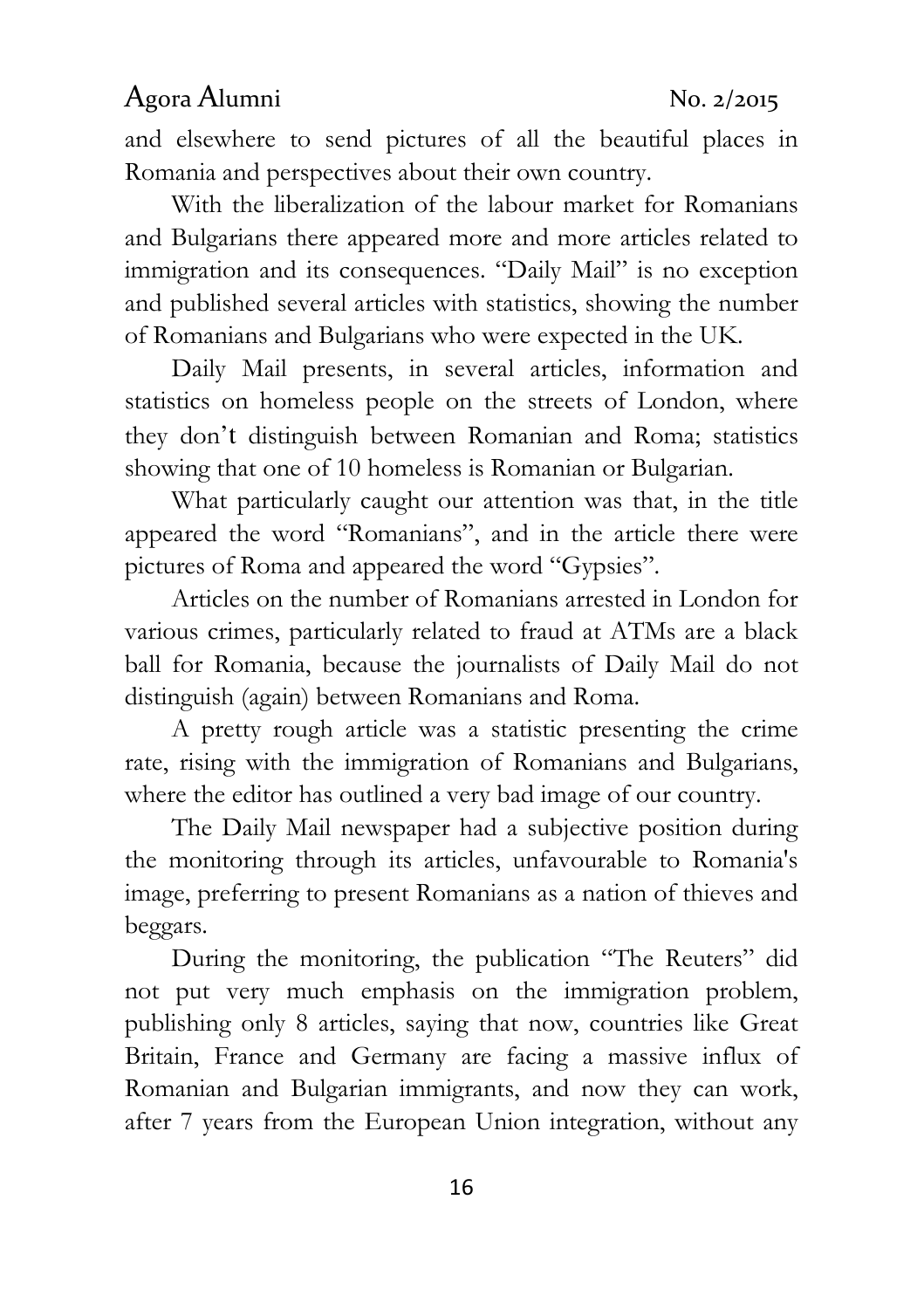restriction. On this topic, "The Reuters" had an objective position, presenting concrete and concise things.

### Spain:

Between November 1st 2013 and January 10th 2014, we have monitored two newspapers from Spain, where we found the following articles related on Romanians and our country as central topic on different themes:

Regarding the Spanish media interest for Romanians we can affirm, after the monitoring of the two newspapers, that it is very low.



The daily "El Mundo" is very "poor" in articles about Romanians, being resumed at the number of three. So, the subject of labour market liberalization beginning from 1 January 2014 is treated in an objective and detached way. It also shows the fears of France, Great Britain and Germany to be "invaded"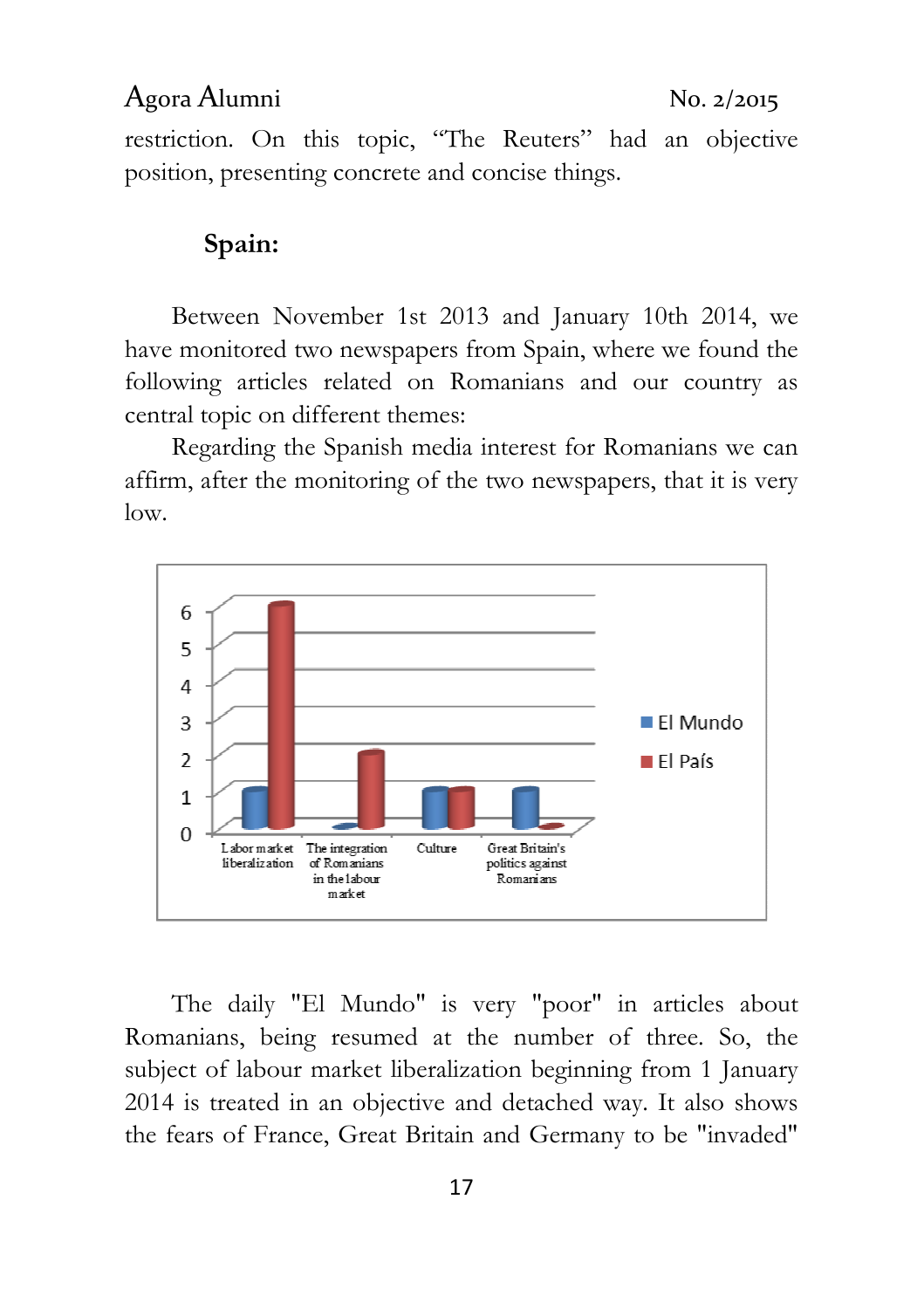by Romanians and Bulgarians starting from 1 January and also their actions, taken in the desire to postpone the liberalization of the labour market.

Another article presents the measures taken by the UK to deter Romanians who intend to go to work, namely the reduction of social benefits for Romanians and Bulgarians.

Another article in "El Mundo" informs that, in certain provinces of Spain, where Romanians percentage is very high, agreements were signed between the Romanian state and local authorities to introduce courses of Romanian culture in schools.

The newspaper "El País" had several articles about Romanians (nine), in which, the dominant theme was the liberalization of the labour market. The articles are presented in an objective way, aiming the standpoint of both Western countries and the Romanian and Bulgarian authorities, through speeches and replies of representatives of these states.

Another two articles refer to labour market integration for Romanians beginning from 1 January 2014, making a parallel of what meant their integration in Spain and Italy, one of the articles having suggestive title: "The hand that helps an aging society".

It also brings into question the good preparation of young Romanians, the difficulty to find a job and also the discrimination they are suffering abroad.

An article that caught our attention, published on 03.11.2013 in "El País" has the title: "Anca Petrescu, Ceausescu's delirium architect ". It presented extensively Ceausescu's megalomaniac ideas and how managed a young architect of just 27-year-old to design the second largest building in the world; although in the beginning it was thought to be a kitsch, the time has proved its worth and value.

Another article that caught our attention, "Romanians and Bulgarians still believe in Europe, despite the hostility of the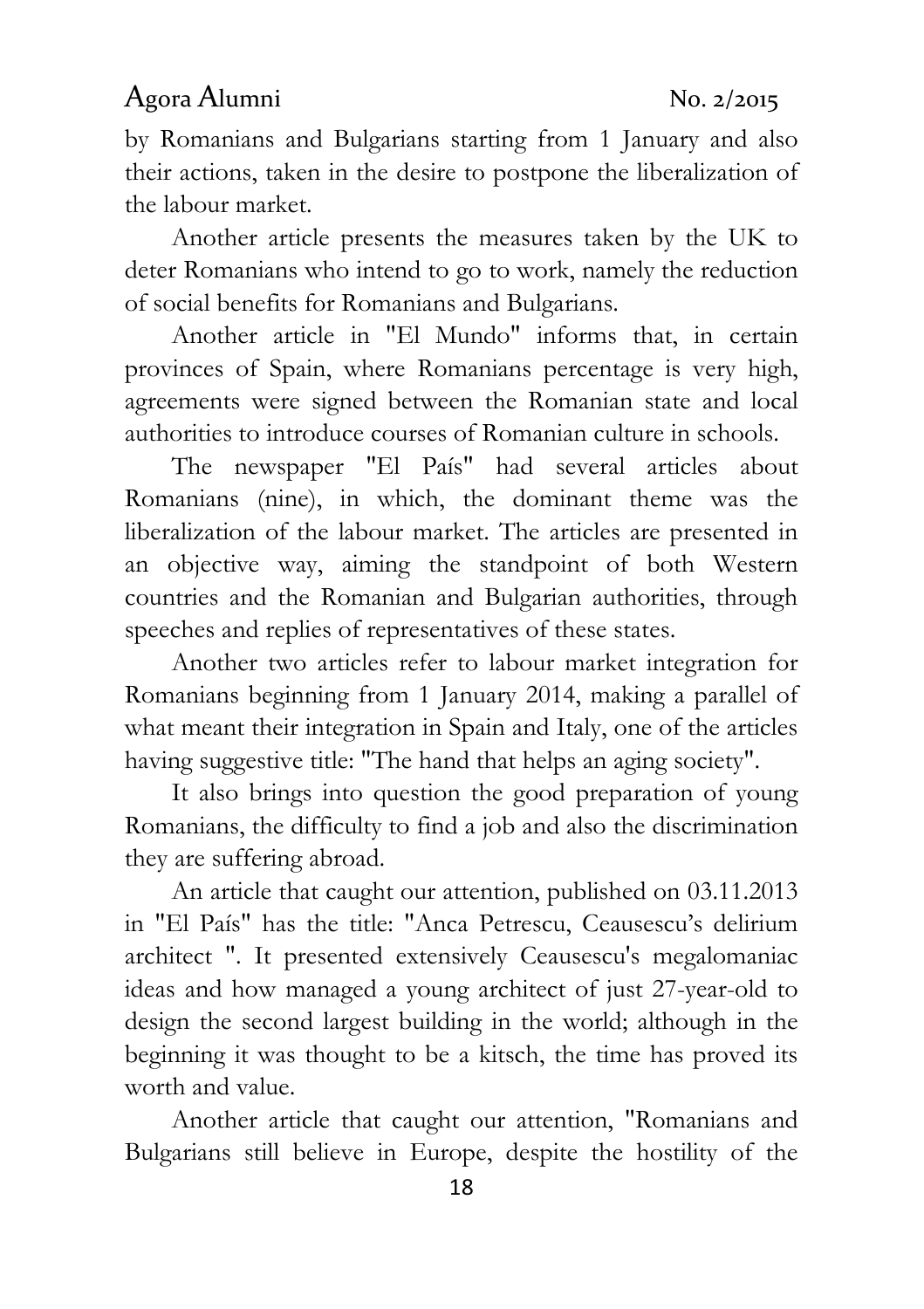associates", published in the same newspaper on 05/01/2014, brings to light the problems the Romanians and Bulgarians face as European citizens, when they leave their country. It presents in detail the story of a young Romanian, 29-year-old, graduate of a university in the Netherlands and speaking 3 foreign languages. The discrimination and negative experiences suffered and lived in countries such as Belgium and Great Britain, leads him to assert that "until now Romanians and Bulgarians have been secondclass citizens of Europe."

### Reaction of the Romanian media

For about three months we monitored the online publication "Ziare.com", they published over 30 articles of all areas about Roma and Romanians abroad, the situation they are in, our image created by France and Great Britain and also the attitude that they have since the liberalization of the labour market.

"Ziare.com" has taken over reactions and statements of British parliamentarians accusing that some Roma are already planning to come to the UK for "steal pocketing and aggressive begging" after lifting labour market restrictions for the two Eastern European countries from January 1, 2014.

A shocking story taken from the "Daily Express" by "Ziare.com" informs that the Roma were having a new method of burglaries: they use their children to steal from homes; the article contains details on how they were operating and the reaction of policemen when they found out what actually happened.

There are dozens of articles taken over by the site "Ziare.com" from UK, France, where they are outlining our